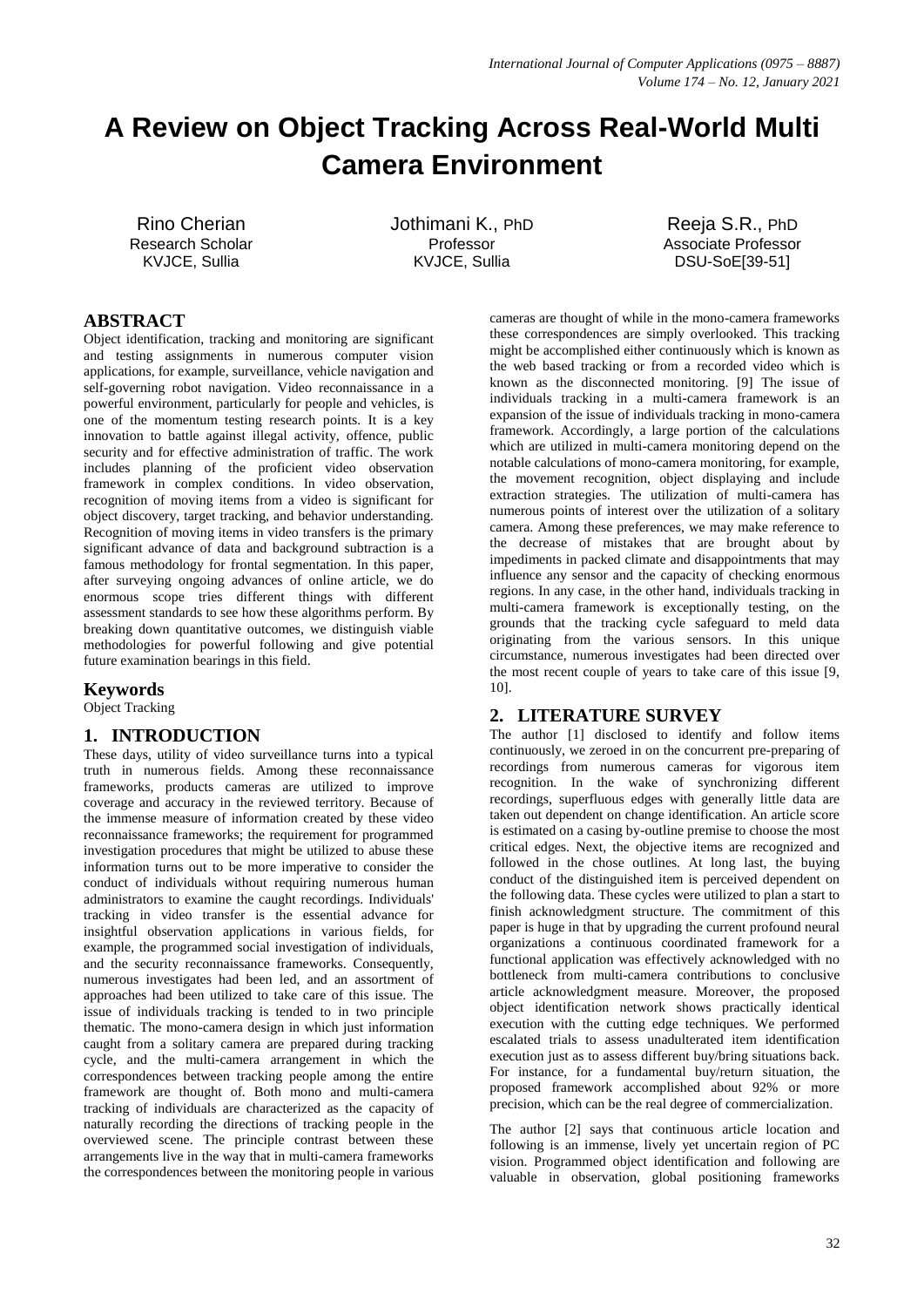utilized in security, versatile robots, clinical treatment, driver help frameworks, and examination of sports. Calculations proposed in existing writing use shading division, edge following, shape identification for recognition, and following of an article. The difficulties, for example, following in powerful climate and troublesome following of various articles in numerous camera climate and costly calculation confine the execution of these frameworks for tackling genuine issues. This spurs us to build up a framework that is effective progressively object discovery and following. In this paper, creators build up the continuous article location and global positioning framework utilizing speed control. Test results demonstrate its adequacy in recognition and following of straightforward just as perplexing items in both basic and complex foundations. The framework is powerful in recognizing and following the co-event of two articles. It obviously shows the effect of shading strength or shape predominance, self-shadow, and picture of an article in a mirror.

In this paper [3] image based monitoring of individual can give rich information to support achievements in organic and clinical exploration, yet hardly any current techniques stretch out to following unconstrained regular conduct in the field. We have built up a visual global positioning framework for animals shot with a uninhibitedly moving hand-held or droneworked camera in their indigenous habitat. This adventures a worldwide deduction strategy for identifying movement of a creature against a jumbled foundation. Directions are then produced by a novel video key-outline determination conspire in blend with a mathematically obliged image sewing calculation, bringing about a two-dimensional scene image of the climate on which the thick creature way is shown. By presenting a negligible and conceivable arrangement of imperatives in regards to the camera direction and development, we exhibit that both per-outline creature positions and in general directions can be removed with sensible exactness, for a scope of various animals, conditions and imaging modalities. This strategy requires just a solitary un-calibrated camera, doesn't need checking or preparing information to distinguish the creature, and shows up of the objective or foundation. Specifically it can recognize targets involving less than 20 pixels in the image, and manage helpless differentiation, exceptionally powerful lighting and continuous impediment. This calculation creates exceptionally useful subjective directions installed in a scene of the climate. The outcomes are as yet dependent upon rotational float and extra scaling schedules would be expected to acquire total true facilitates. It in any case gives an adaptable and simple toutilize framework to acquire rich information on normal animal conduct in the field. In this paper [4] the author says that a computerized moving item recognition and examination accepts an incredible centrality in video observation. This article presents a complete study on the procedures of item moving identification for video observation. In this paper, eight techniques for object location in video transfers are executed and assessed exactly on five quality boundaries for distinguishing the proficiency and viability of these strategies. For target evaluations of these strategies, a standard dataset "CDnet2012" is utilized which comprises of six distinctive thorough situations. Taking everything into account, an endeavor has been made to distinguish the best technique for various situations, employable progressively video reconnaissance.

In this paper [5] Object tracking in RGB-Thermal (RGB-T) recordings is progressively utilized in numerous fields because of the all-climate and the entire day working capacity

of the double methodology imaging framework, just as the quick advancement of ease and scaled down infrared camera innovation. In any case, it is still exceptionally testing to viably combine double methodology data to assemble a hearty RGB-T tracker. In this paper, a RGB-T object tracking calculation dependent on a modular mindful consideration organization and serious learning (MaCNet) is proposed, which incorporates an element extraction organization, modular mindful consideration organization, and arrangement organization. The element extraction network receives the type of a two-stream organization to extricate highlights from every methodology picture. The modular mindful consideration network incorporates the first information, builds up a consideration model that describes the significance of various element layers, and afterward controls the element combination to improve the data association between modalities. The order network develops a methodology proud misfortune work through three parallel binary classifiers following up on the RGB branch, the thermal infrared branch, and the combination branch, individually. Guided by the training technique of competitive learning, the whole network is tweaked toward the ideal combination of the double modalities. Broad experiments on a few openly accessible RGB-T datasets show that our tracker has better execution looked at than other most recent RGB-T and RGB tracking methodologies.

This paper [6] portrays another technique for the location of moving items from moving camera image groupings utilizing an inertial measurement unit (IMU) sensor. Movement discovery frameworks with vision sensors have become a worldwide examination subject as of late. Nonetheless, identifying moving items from a moving camera is a troublesome errand as a result of ego motion. In the proposed strategy, the intriguing focuses are separated by a Harris indicator, and the foundation and forefront are arranged by epi-polar geometry. In this technique, an IMU sensor is utilized to ascertain the underlying principal network. After the element point order, a change framework is gotten from coordinating foundation include focuses. image enrollment is then applied to the continuous images, and a distinction map is removed to discover the forefront district. At long last, a base jumping box is applied to check the identified moving article. The proposed technique is actualized and tried with various certifiable driving recordings, which show that it beats the past work.

For table-tennis robots, ball tracking and direction forecast are the most significant advancements. A few techniques were created in past exploration endeavors, and they can be separated into two classes: physical models and AI. This examination subsequently utilized AI to become familiar with the flight directions of ping-pong balls, which comprise of two explanatory directions: one start at the serving point and finishing at the arrival point on the table, and the other start at the arrival point and finishing at the striking purpose of the robot. We [7] set up two fake neural organizations to get familiar with these two directions. We directed a training test utilizing 200 genuine directions as preparing information. The mean blunders of the proposed dual network technique and a single network model were 39.6 mm and 42.9 mm, respectively. The outcomes demonstrate that the expectation execution of the proposed dual network technique is superior to that of the single-network approach. We likewise utilized the physical model to produce 330 directions for training and the test results show that the prepared model made a progress pace of 97% out of 30 endeavors, which was higher than the achievement pace of 70% acquired by the physical model. A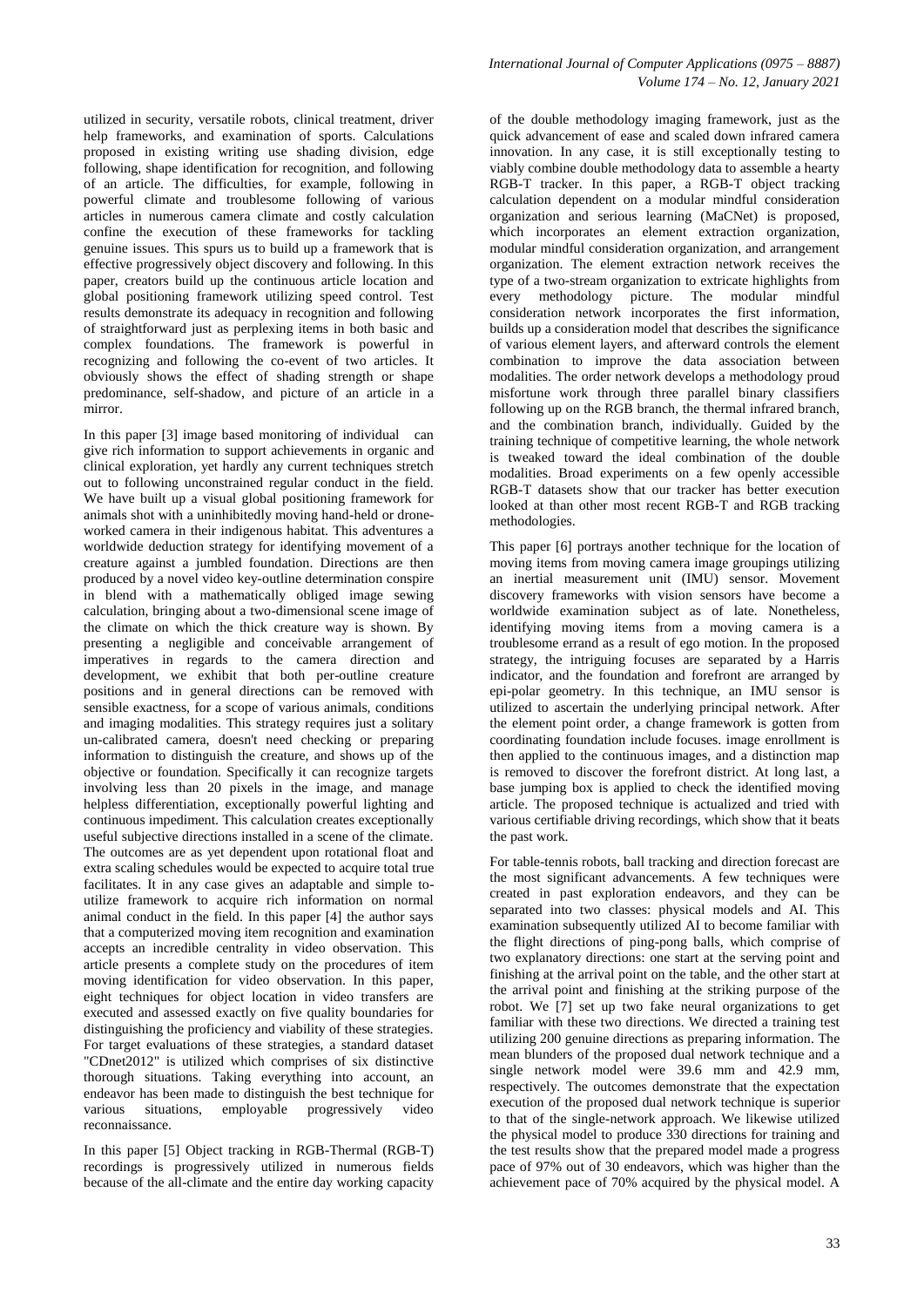physical investigation introduced a mean mistake and standard deviation of 36.6 mm and 18.8 mm, individually. The outcomes likewise show that even without the time stamps, the proposed strategy keeps up its expectation execution with the extra points of interest of 15% less boundaries in the general network and 54% shorter training time.

This paper [8] presents a real time 3D object identifier dependent on LiDAR based Simultaneous Localization and Mapping (LiDAR-SLAM). The 3D point mists procured by portable LiDAR frameworks, inside the environment, are typically profoundly spars, unpredictably disseminated, and regularly contain impediment and basic equivocalness. Existing 3D object recognition techniques dependent on Convolutional Neural Networks (CNNs) depend intensely on both the strength of the 3D features and a lot of labelling. A key test is effective discovery of 3D objects in point clouds of huge scope building conditions without pre-training the 3D CNN model. To extend image based article identification results and LiDAR-SLAM results onto a 3D likelihood map, we consolidate visual and run data into a frustum-based probabilistic structure. Accordingly, we tackle the sparse and noise issue in LiDAR-SLAM information, in which any point cloud descriptor can scarcely be applied. The 3D object identification results, gotten utilizing both knapsack LiDAR dataset and the notable KITTI Vision Benchmark Suite, show that our strategy beats the cutting edge strategies for object confinement and jumping box assessment.

Various techniques for individuals following in multi-camera framework is clarified in this paper [11 - 21]. The Fig. 1 shows the embraced classification for multi-camera monotoring techniques. In centralized methodology there is sure essential methodology which is outlined in fig.2 and Table 1 shows Centralized methodologies with different features. The Fig. 3 shows essential distributed methodology and Table 2 shows distributed approaches with different features [22-37].



**Fig. 1 Adopted classification for multi-camera tracking methods**



#### **Fig. 2 Centralized approach**

#### **Table 1 Centralized approaches**

| Reference               | Feature                          | <b>Association</b> method                    | Calibration |
|-------------------------|----------------------------------|----------------------------------------------|-------------|
| Kim et al<br>Du et al   | <b>Binary</b> map                | intersection of the central<br>vertical axis | Yes         |
| Fleuret et al           | <b>Binary map</b>                | Occupancy map                                | Yes         |
| Huang et al             |                                  |                                              |             |
| Santos et al            | <b>Binary map</b>                | Homgraphy constraints                        | No          |
| Khan et al              |                                  |                                              |             |
| Liem et al              | Color                            | 3D reconstruction                            | Yes         |
| Guan et al              |                                  |                                              |             |
| Arsic et al             |                                  |                                              |             |
| Chen et al              | <b>Tracklets</b>                 | global graph optimization                    | No          |
| Kroeger et al           | Color                            | <b>SFM</b>                                   | No          |
| Yao et al               | Color appearance                 | 3D model                                     | Yes         |
| Hofmann et al           | Color                            | Deformable part model, 3D                    | <b>Yes</b>  |
| Leal-Taixe et al.       |                                  | projection                                   |             |
| <b>Bredereck</b> et al. | HSV color and positions          | 3D positions                                 | <b>Yes</b>  |
| Jiaung et al            | Color appearance                 | Deformable part model, 3D                    | Yes         |
| <b>Balteiri</b> et al   |                                  | distances                                    |             |
| Wen et al               | appearance, motion continuity    | 3D positions                                 | Yes         |
| Du et al                | Color appearance                 | Probabilistic algorithm                      | No          |
| <b>Zhang and Cheng</b>  | haar-like features, HOG, and LBP | combining views                              | Yes         |



**Fig. 3 Distributed approach**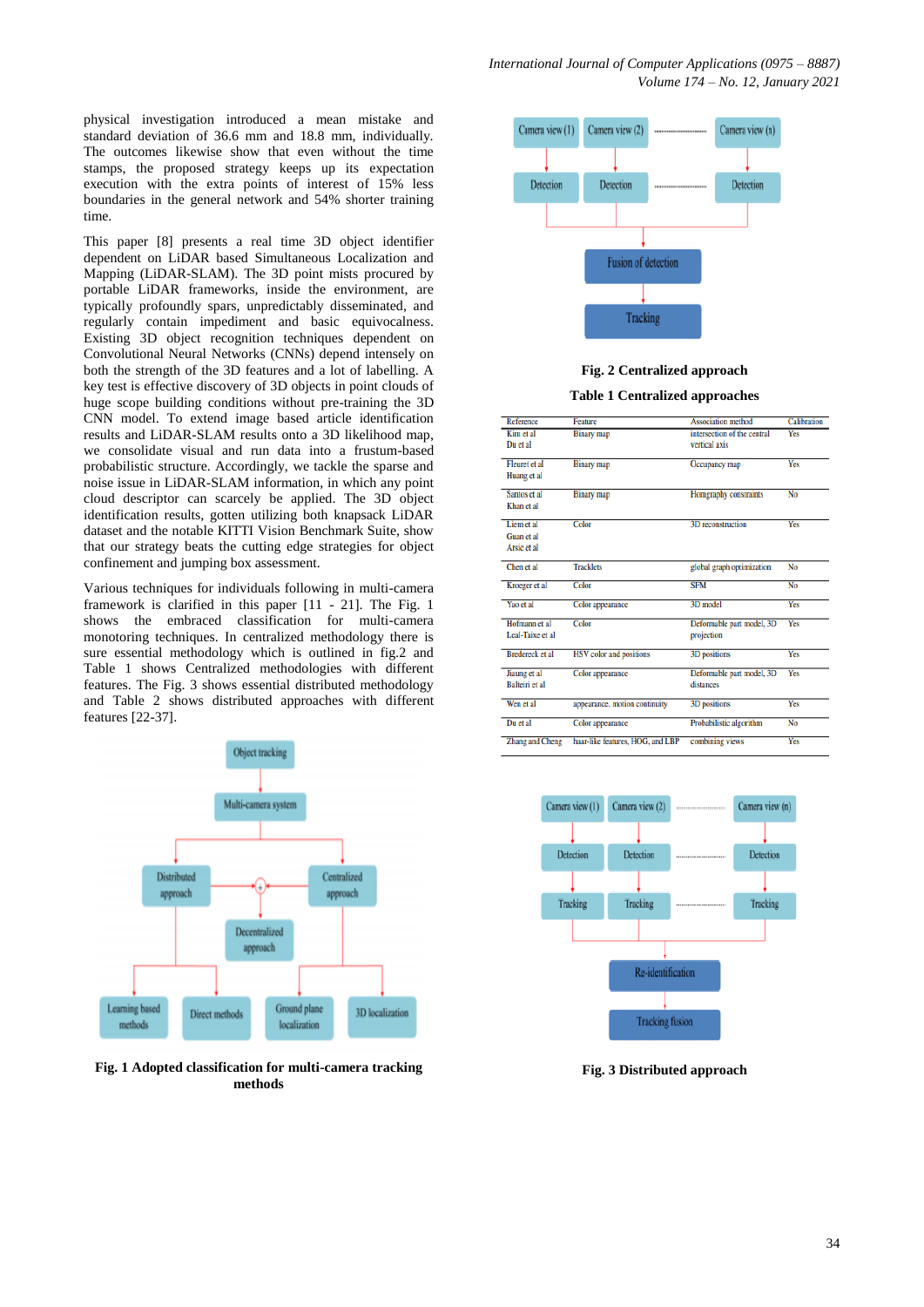| Reference            | Feature                       | <b>Association</b> method   | Calibration |
|----------------------|-------------------------------|-----------------------------|-------------|
| Back et al           | Haar-like                     | Adaboost                    |             |
| Kuo et al            | color histogram,              |                             |             |
|                      | covariance matrix,            |                             |             |
|                      | <b>HOG</b>                    |                             |             |
|                      |                               |                             |             |
| Avraham et al        | HOG                           | <b>SVM</b>                  |             |
| Kenk et al           | Color histogram               |                             |             |
| Nakajama et al       | <b>HOG</b>                    | Multi-class SVM             | ä,          |
| Prosser et al        | Color, texture                | <b>RankSVM</b>              |             |
| Loy et al            | Color                         | Laplacian graph             |             |
| Bazzani et al        | histogram plus epitome        | <b>K-NN</b>                 | i.          |
| <b>Bak</b> et al     | Covariance descriptor         | <b>SVM</b>                  | ÷,          |
| Javed et al          | Color                         | Epipolar geometry           | Yes         |
| Aziz et al           | <b>SIFT, SURF.</b>            | 2D model, k-NN              | Yes         |
|                      | SpinImage                     |                             |             |
| Cheng et al          | Color, texture                |                             |             |
| Wang et al           |                               |                             |             |
| Cong et al           | Color                         | 2D model, k-NN              |             |
| Chen et al           | Color spectrum                | <b>Tracklet</b> association |             |
| Hamdoun et al        | <b>SURF</b>                   | Voting algorithm, K-NN      | í,          |
| Farenzena et al      | Several appearance            | Asymmetric and              | l,          |
|                      | features                      | symmetric axis of           |             |
|                      |                               | human body model            |             |
| Mazzon and Cavallaro | Position and velocity         | Social force model          | ä,          |
| Bouma et al          | Color and spatial information | Histogram intersection      | ï           |
| Nie et al            | HSV, HOG, spatial information | Graph matching              | ä,          |
| <b>Brendel</b> et al | Position, size, color         | <b>MWIS</b> algorithm       | L.          |
|                      | histograms, intensity         |                             |             |
|                      | gradient, motion              |                             |             |
|                      | Color                         | ı,                          |             |
| Li et al             |                               |                             |             |
| Colombo et al        | spatio-temporal properties,   | Distance measure            | Yes         |

#### **Table 2 Distributed approaches**

As depicted in table 3, there are no discriminative rules that permit choosing whether the centralized methodology is superior to the distributed one or the other way around. Both the concentrated and the distributed methodologies have a few advantages and downsides. In this way, the decision of adopted approach depends, by and large, in the details of the planned application as appeared in the table 3.

#### **Table 3 Summary of usage and comparison between the centralized and the distributed approaches**

|                   | Centralized approach                                                                                                                                                                                                                                     | Distributed approach                                                                                                                                                                                          |  |
|-------------------|----------------------------------------------------------------------------------------------------------------------------------------------------------------------------------------------------------------------------------------------------------|---------------------------------------------------------------------------------------------------------------------------------------------------------------------------------------------------------------|--|
| Usage             | - Monitoring of small areas.<br>- Cameras with overlapping views.<br>- Crowded areas.                                                                                                                                                                    | - Monitoring of large areas.<br>- Non-overlapping cameras views.                                                                                                                                              |  |
| Benefits          | - Exploit the multi-views of the scene.<br>- Well handling of occlusions.<br>- Reduced effect of noisy observations<br>and failure in a single sensor.                                                                                                   | - No need for synchronization.<br>- Accurate Geometric relationship be-<br>tween cameras is not necessary for<br>tracking.<br>- Just few cameras are needed.<br>- Suitable for online applications.           |  |
| <b>Drawbacks</b>  | - Synchronization of cameras is needed.<br>- Accurate Geometric relationship be-<br>tween cameras is necessary for track-<br>ing.<br>- Large number of cameras is needed for<br>a small area.<br>- Not very suitable for online applica-<br>tions.       | - Use just a single view even in the avail-<br>ability of multi-views.<br>- Problem in case of severe occlusions.<br>- Noisy observations or failure in any<br>sensor affects the whole tracking sys-<br>tem. |  |
| Some applications | - Intelligent surveillance systems.<br>$-$ Urban traffic control.<br>- Monitoring of people in public places.<br>- Pedestrian counting.<br>- Behavioral analysis of peoples.<br>- Sport analysis.<br>- Statistical studies for commercial pur-<br>poses. |                                                                                                                                                                                                               |  |

# **3. CONCLUSION**

We introduced an outline of the current techniques for individuals' following in multi-camera frameworks. We had arranged these strategies into two fundamental classes the centralized and the distributed approaches depending in information combination between various cameras. The centralized methodologies are joining information from various sensors so as to recuperate the ground plane inhabitance map or the 3D directions of the followed people though the distributed approaches are consolidating only the directions got by free following in every camera to acquire the worldwide direction of the monitored person. In every one of these classes an assortment of techniques were proposed. Hence, we summed up the most known strategy for every one of these classes to get a diagram that notice the majority of the pre-owned methodologies without referencing all the proposed techniques

### **4. REFERENCES**

- [1] Kim, Dae Ha, et al. "Real-time purchase behavior recognition system based on deep learning-based object detection and tracking for an unmanned product cabinet", International Journal of Expert Systems with Applications, Elsevier, [Volume 143,](https://www.sciencedirect.com/science/journal/09574174/143/supp/C) 1 April 2020, 11306
- [2] Rani, Geeta, and Anita Jindal. "Real-Time Object Detection and Tracking Using Velocity Control," Smart Systems and IoT: Innovations in Computing, Springer, Singapore, 2020. 767-778.
- [3] Haalck, Lars, et al. "Towards image-based animal tracking in natural environments using a freely moving camera." Journal of neuroscience methods Elsevier, Volume 330 (2020): 108455.
- [4] Singh, Surender, et al. "Object Motion Detection Methods for Real-Time Video Surveillance: A Survey with Empirical Evaluation." Smart Systems and IoT: Innovations in Computing, Springer, Singapore, 2020. 663-679.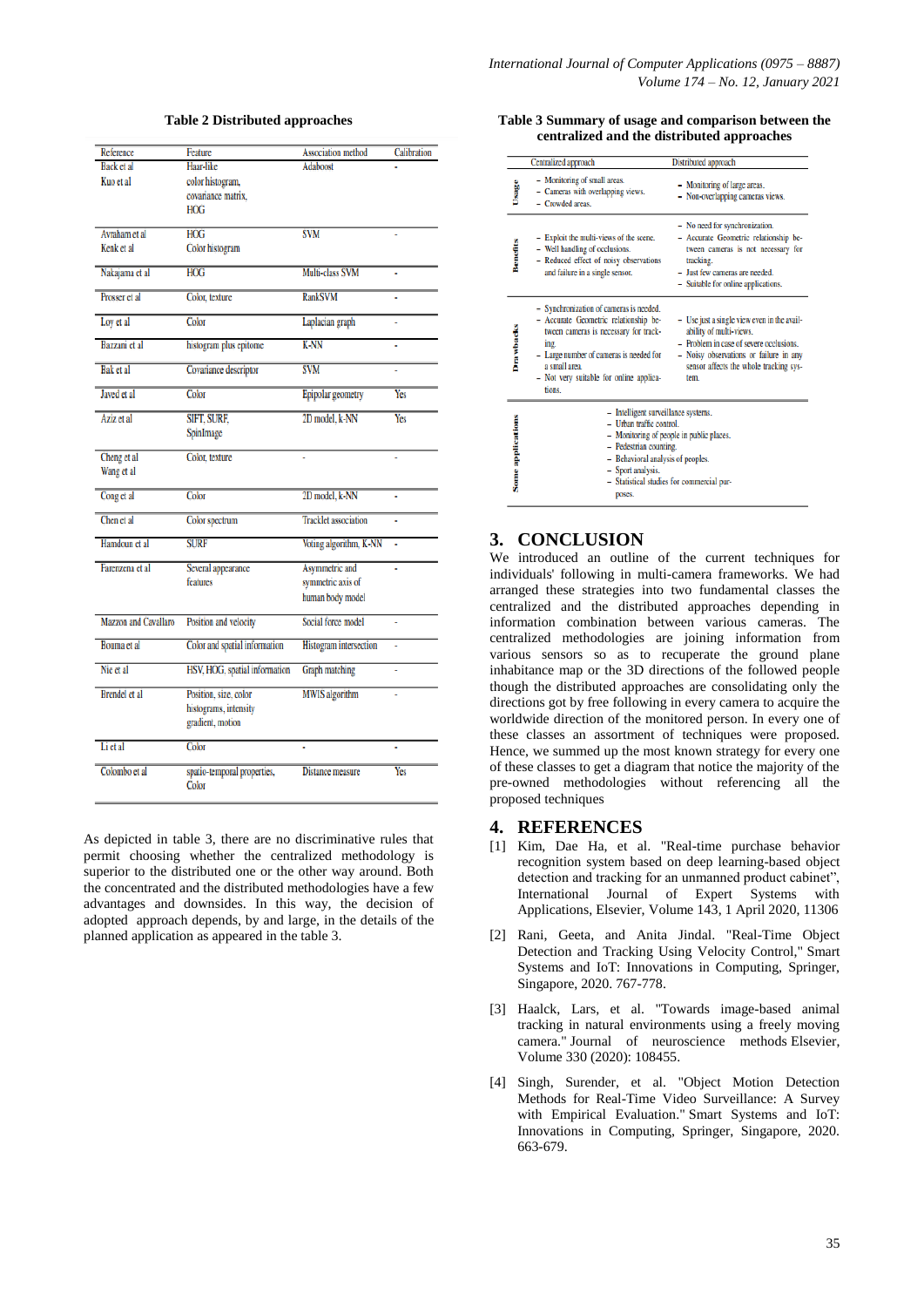- [5] Zhang, Hui, et al. "Object Tracking in RGB-T Videos Using Modal-Aware Attention Network and Competitive Learning." Sensors 20.2 (2020): 393.
- [6] Jung, Sukwoo, et al. "Moving object detection from moving camera image sequences using an inertial measurement unit sensor." Applied Sciences 10.1 (2020): 268.
- [7] Lin, Hsien-I., Zhangguo Yu, and Yi-Chen Huang. "Ball Tracking and Trajectory Prediction for Table-Tennis Robots", Sensors 20.2 (2020): 333.
- [8] Gong, Zheng, et al. "A Frustum-based probabilistic framework for 3D object detection by fusion of LiDAR and camera data." ISPRS Journal of Photogrammetry and Remote Sensing . Elsevier, Volume 159 (2020): 90-100.
- [9] Evans M, Osborne CJ, Ferryman JM (2013) Multicamera object detection and tracking with object size estimation. In: AVSS, IEEE, pp 177–182
- [10] Youlu W (2013) Distributed multi-object tracking with multi-camera systems composed of overlapping and nonoverlapping cameras,PhD thesis, University of NebraskaLincoln.
- [11] Iguernaissi, Rabah, et al. "People tracking in multicamera systems: a review." Multimedia Tools and Applications, springer, 78.8 (2019): 10773-10793.
- [12] del Blanco CR, Mohedano R, Garca NN, Salgado L, Jaureguizar F (2008) Color-based 3d particle filtering for robust tracking in heterogeneous environments. In: ICDSC, IEEE, pp 1–10
- [13] Fleuret F, Berclaz J, Lengagne R, Fua P (2008) Multicamera people tracking with a probabilistic occupancy map. Pattern Analysis and Machine Intelligence, IEEE Transactions on 30(2):267–282
- [14] Huang C, Wang SJ (2012) A bayesian hierarchical framework for multitarget labeling and correspondence with ghost suppression over multicamera surveillance system. IEEE T Automation Science and Engineering 9(1):16–30
- [15] Khan SM, Shah M (2006) A multiview approach to tracking people in crowded scenes using a planar homography constraint. In: Leonardis A, Bischof H, Pinz A (eds) ECCV (4), Springer, Lecture Notes in Computer Science, vol 3954, pp 133–146
- [16] Kim K, Davis LS (2006) Multi-camera tracking and segmentation of occluded people on ground plane using search- guided particle filtering. In: In ECCV, pp 98–109
- [17] Santos TT, Morimoto CH (2011) Multiple camera people detection and tracking using support integration. Pattern Recogn Lett 32(1):47–55, DOI 10.1016/j.patrec.2010.05.016, URL <http://dx.doi.org/10.1016/j.patrec.2010.05.016>
- [18] Khan SM, Shah M (2006) A multiview approach to tracking people in crowded scenes using a planar homography constraint. In: Leonardis A, Bischof H, Pinz A (eds) ECCV (4), Springer, Lecture Notes in Computer Science, vol 3954, pp 133–146
- [19] Liem MC, Gavrila DM (2014) Joint multi-person detection and tracking from overlapping cameras. Computer Vision and Image Understanding 128:36–50
- [20] Chen W, Cao L, Chen X, Huang K (2016) An equalized global graph model-based approach for multi-camera object tracking. IEEE Transactions on Circuits and Systems for Video Technology
- [21] Arsic D, Hristov E, Lehment NH, Hrnler B, Schuller B, Rigoll G (2008) Applying multi layer homography for multi camera person tracking. In: ICDSC, IEEE, pp 1–9
- [22] Kuo CH, Huang C, Nevatia R (2010) Multi-target tracking by on-line learned discriminative appearance models. In: CVPR, IEEE, pp 685–692
- [23] Zheng WS, Gong S, Xiang T (2013) Reidentification by relative distance comparison. IEEE Trans Pattern Anal Mach Intell 35(3):653–668
- [24] Nie W, Liu A, Su Y, Luan H, Yang Z, Cao L, Ji R (2014) Single/cross-camera multipleperson tracking by graph matching. Neurocomputing 139:220–232
- [25] Lin Z, Davis LS (2008) Learning pairwise dissimilarity profiles for appearance recognition in visual surveillance. In: Bebis G, Boyle RD, Parvin B, Koracin D, Remagnino P, Porikli FM, Peters J, Klosowski JT, Arns LL, Chun YK, Rhyne TM, Monroe L (eds) ISVC (1), Springer, Lecture Notes in Computer Science, vol 5358, pp 23–34
- [26] Mazzon R, Cavallaro A (2013) Multi-camera tracking using a multi-goal social force model. Neurocomputing 100:41–50 61.
- [27] [27] Mazzon R, Tahir SF, Cavallaro A (2012) Person reidentification in crowd. Pattern Recognition Letters 33(14):1828–1837 62.
- [28] [28] Medeiros H, Park J, Kak A (2008) Distributed object tracking using a cluster-based kalman filter in wireless camera networks. Selected Topics in Signal Processing, IEEE Journal of 2(4):448–463, DOI 10.1109/JSTSP.2008.2001310
- [29] Javed O, Shafique K, Rasheed Z, Shah M (2008) Modeling inter-camera space-time and appearance relationships for tracking across non-overlapping views. Computer Vision
- [30] Hamdoun O, Moutarde F, Stanciulescu B, Steux B (2008) Person re-identification in multi-camera system by signature based on interest point descriptors collected on short video sequences. In: ICDSC, IEEE, pp 1–6
- [31] Bouma H, Borsboom S, den Hollander RJ, Landsmeer SH, Worring M (2012) Reidentification of persons in multi-camera surveillance under varying viewpoints and illumination. In: SPIE Defense, Security, and Sensing, International Society for Optics and Photonics, pp 83,590Q–83,590Q
- [32] Farenzena M, Bazzani L, Perina A, Murino V, Cristani M (2010) Person reidentification by symmetry-driven accumulation of local features. In: CVPR, IEEE, pp 2360–2367
- [33] Chen W, Cao L, Chen X, Huang K (2014) A novel solution for multi-camera object tracking. In: 2014 IEEE International Conference on Image Processing (ICIP), IEEE, pp 2329–2333
- [34] [34] Chen W, Cao L, Chen X, Huang K (2016) An equalized global graph model-based approach for multicamera object tracking. IEEE Transactions on Circuits and Systems for Video Technology 22.